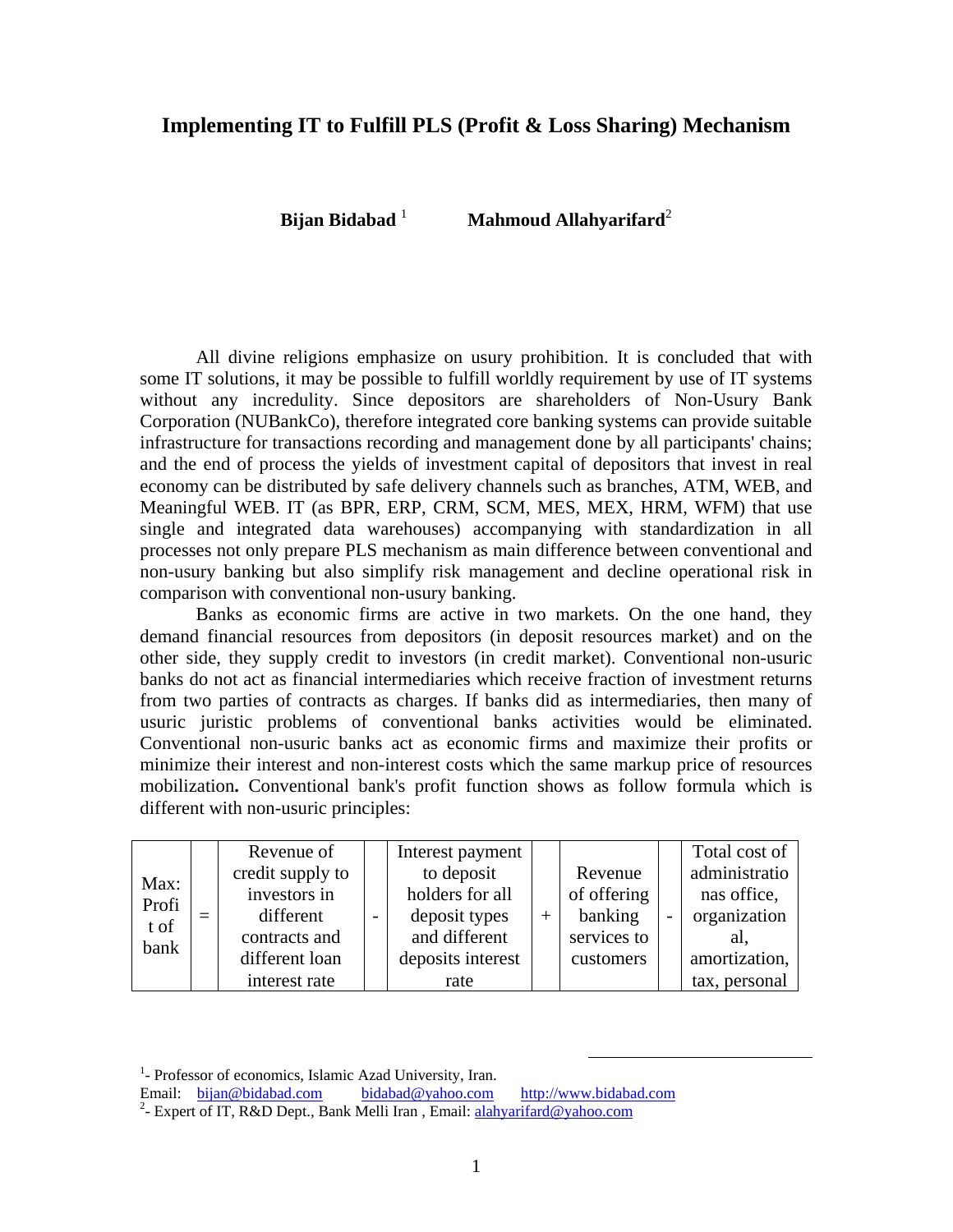Due to lack of IT penetration in operational and supervisional and even managerial processes of conventional banks, the administration, personnel and overhead costs are less flexible and effective. Therefore, assuming constant total cost of administration [office, organizational, amortization, tax, personal] and revenue [offering banking services to customers] the expression: [Revenue of credit supply to investors *minus* Interest payment to deposit holders] will maximize the profit. Just as shown, there is not simultaneous and systematic relationship between [Interest payments to deposit holders] and [Revenue of credit supply to investors]. In other words, in non-usuric banking, the banks' profit resulting from financial transactions made with depositor's resources should be distributed among depositors after deduction of operational costs<sup>1</sup>. Two major problems are encountered to access this mechanism as follows:

- 1. In conventional non-usuric banking, depositors are not bank's shareholders. This fundamental problem can be solved by application of a newly defined special banking system named by "Non-Usuric Bank Company (NUBankCo.)". This bank is explained by Bidabad  $(2005)^2$
- 2. Profit (interest) distribution to depositors is due to long delay of finalizing auditing processes after the end of financial year. Whereas, it can be shortened by using IT systems. Thus distribution of profit based on PLS mechanism can be done in shorter periods and more rapidly. On the other side, because of heavy overhead cost in conventional banking, endeavor to implement PLS mechanism would not be very successful. Thus IT and ICT systems could initiate new opportunities to implement real PLS mechanism. This also can reduce overhead cost in conventional banking.

In divine books such as Quran, Torah and Bible the prohibition of usury has been explicitly declared. However, there are many differences in definition of usuric financial operations in comparison with non-usuric operations. Bidabad and Harsini (2003) by scrutinizing usury definition and using theosophy principal of jurisprudence defined some criteria to distinguish usuric from non-usuric transactions. It seems that these criteria may be accepted as ending point of usury definition. The criteria are:

- 1. Loaner must share in profit/loss of the economic activity of loanee.
- 2. The rate of interest must not be determined and conditioned before.
- 3. Interest in consumption loans is usury.
- 4. Foreign currency exchange (without interest) is not usury.

If we accept the above criteria for non-usuric banking operations, then we may use IT systems as important standpoint to optimize efficiency and effectiveness of this

<sup>&</sup>lt;sup>1</sup> In modern banking of developed countries, by IT implementing based systems has decreased overhead cost. See: Allahyarifard, Mahmoud, "E-banking services and its operational requirement in comparison with operational cost of different banking services", Monetary and Banking Research Academy, Central Bank of Iran, 2005, (Farsi).

<sup>&</sup>lt;sup>2</sup> Bidabad, Bijan (2005), Non-Usury Bank Corporation (NUBankCo). Proceeding of the 3<sup>rd</sup> International Islamic Banking and Finance Conference , Monash University, Kuala Lumpur, Malaysia, 16-17 November 2005. http://www.bidabad.com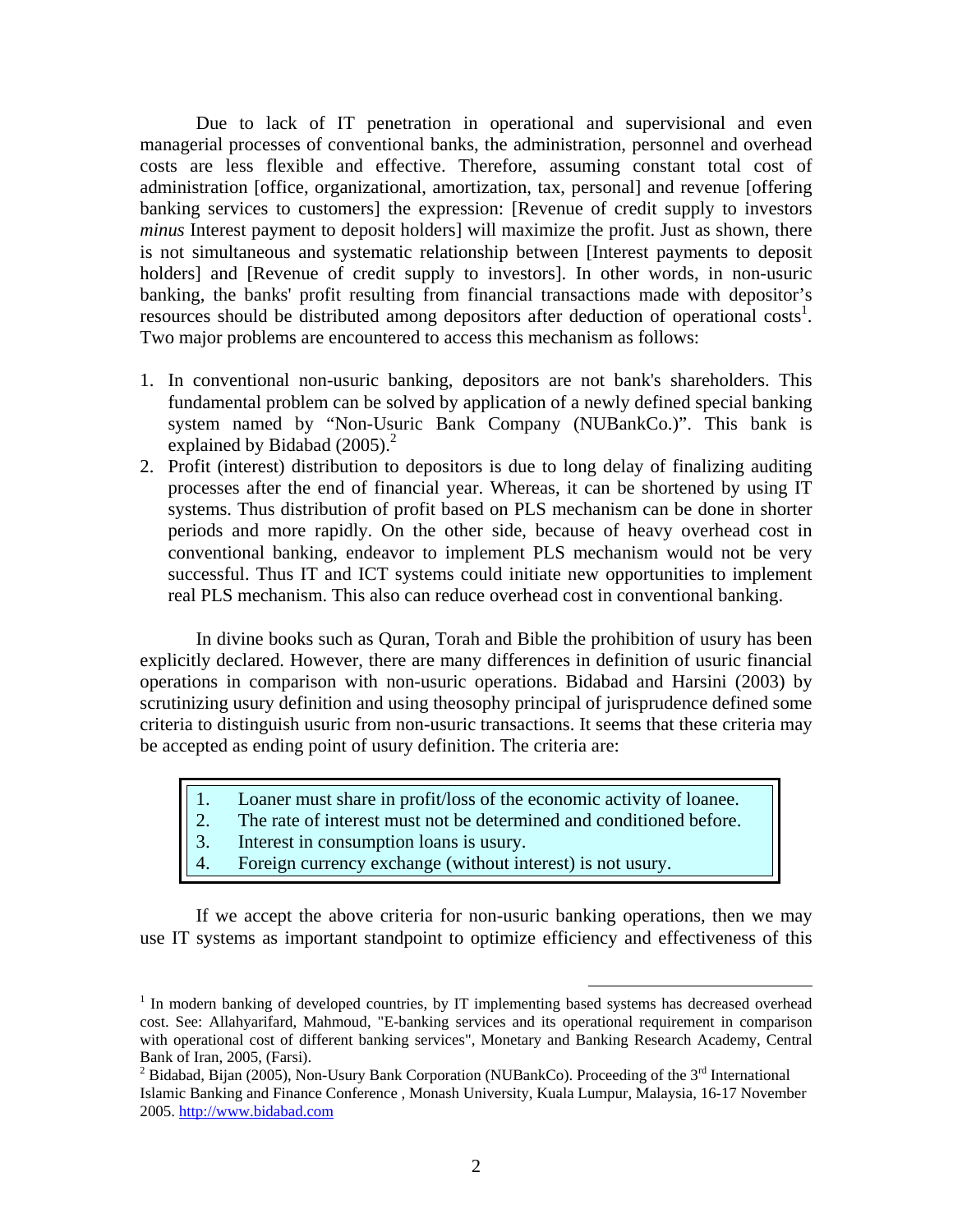type of banking. Otherwise, there are operational ambiguities for implementing PLS procedure.

Since in «Non-Usury Bank Corporation» (NUBankCo) depositors are stakeholders, therefore investment return should be distributed among them proportionally based on the amount of their own deposits. The most important factor causing ineffectiveness of conventional non-usuric banking to achieve PLS mechanism is inability to distribute bank's profit at the end of financial period. On the other hand, the incapability of conventional non-usuric banking to achieve PLS mechanism comes from disconnectivity of profit and loss accounting systems and real economic returns of economic activities. Thus, this causes some ambiguities in non-usuric nature of transactions. Generally, the main preventing factors to PLS fulfillment are as follows:

- There isn't systematic connection among depositors (as supplier of financial resources or as bank's stakeholders) and loaner (as real investors or bank's business partners)
- $\checkmark$  Impossibility of creating specific portfolio for each depositor; and precise accounting of her yields by conventional traditional or semi-automatic systems.
- $\checkmark$  Existence of different profit (interest) rates for different term deposits based on their progressive time durations returns is a source of fluctuations in financial markets and cause unfair distribution of deposit holders returns. Since, the differential deposit interest rates is not equal to real economy rate of return; thus, it will be contradictory with PLS mechanism.
- $\checkmark$  Multiplicity of loan's interest rates and deposit's interest rates and their discrimination from real economy rate of return causes unfair distribution of profit coming from financial activities and is contradictory with PLS mechanism.
- $\checkmark$  In order to fulfill of PLS mechanism bank's stakeholders should be bank's depositors and therefore bank instead of maximizing shareholder's profit should maximize depositors' profit.

**Core Banking in new non-usuric banking:** The Conceptual Architecture Model of new non-usuric banking is organized under broad headings of Foundation, Product-Services and Customers and also External Interfaces. IT systems inside of the core banking (including: BPR, ERP, CRM, SCM, MEX, HRM, WFM), Transformation management (including: Knowledge management, Standardization, Analytics/business intelligent, Risk management, Business rules engine, Fraud management, Process improvement), System security policy inside of core banking (including: Auditing, Network connectivity, Access control, Documentation, Object reuse, Protection domain, Identification & Authentication, Penetration testing) are categorized as Foundations. Customers (including: Government, Enterprises, people), products (including: Investment deposit, Gharz-al-hasaneh deposit), Services (including: Foreign currency exchange, Other services) are categorized in Product-Services and Customers and integrity accounting systems such as real time General Ledger (GL). External interface is one of the most important components of non-usuric core banking which will be vital for new non-usuric banking to access data information resources which produce information in outer-networks and they are very important for fulfillment of PLS mechanism. Data producer and information resources may include: central bank, government, SWIFT,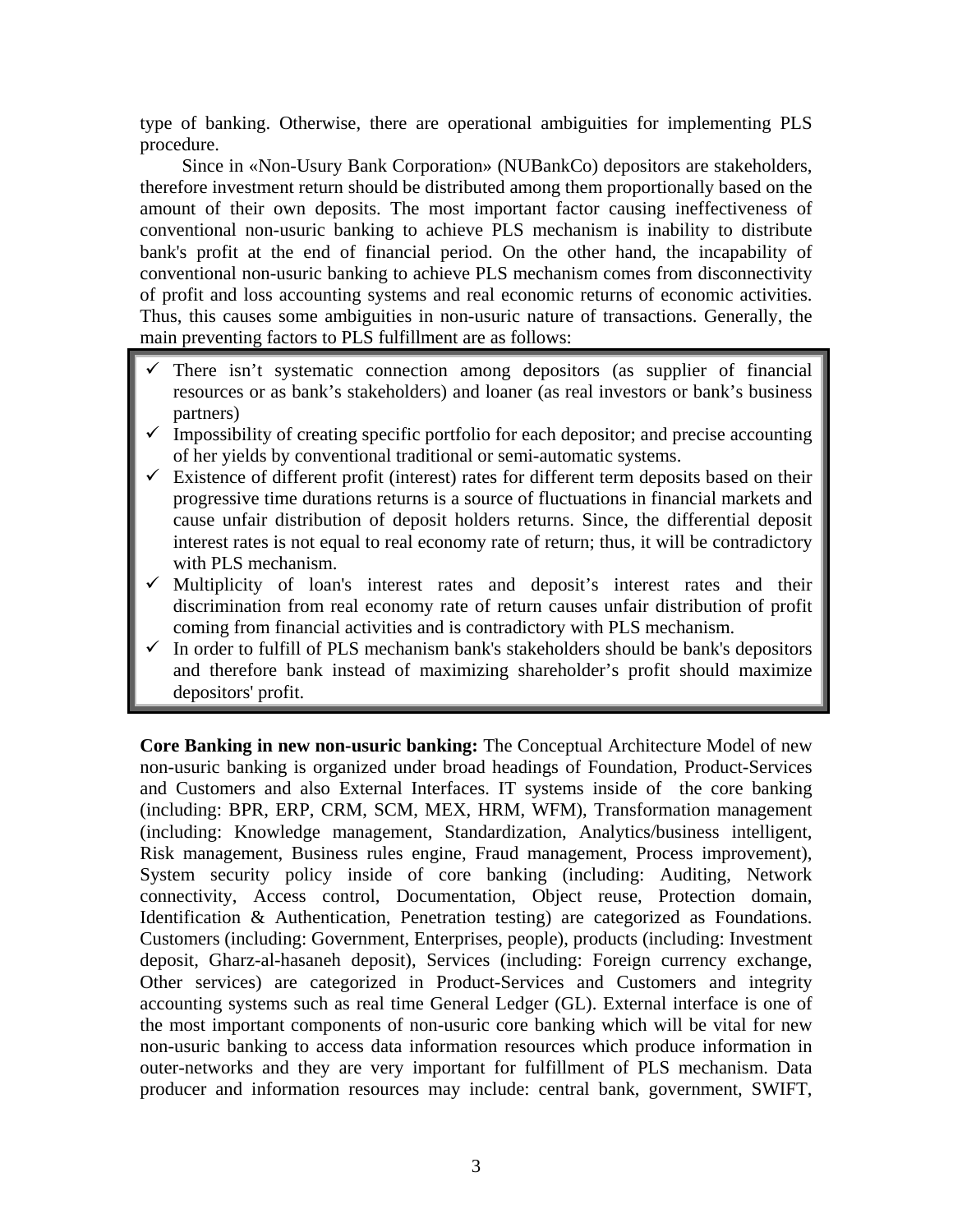business partners, investors, stock exchange agencies, insurance company, agricultural products exchange agencies and other exchange markets information generators. Some of main properties of new non-usuric core banking as modern conventional banking capabilities are as follows:

- Straight Through Processing (STP) or END TO END processing.
- Real-time capabilities
- $\bullet$  24 $\times$ 7
- Scalable
- Robust solutions in multi-lingual.
- Multi-currency
- International as well as localized regulatory reporting environment.
- J2EE or .NET platform and standards.
- DB2, Oracle and SQL Server databases.
- $\bullet$  C++, XML, SOA.

The conceptual architecture model components are as follows:

**Foundations or infrastructures:** Executive prosperity of modern non-usury banking depends upon suitable technical, telecommunication, cultural, educational and legal infrastructures. In the case of asymmetric dis-coordination in infrastructural chains, ebanking will fail.

**Standardization:** Before designing and implementing IT systems, it is necessary to define operational, supervisory and managing standards.

Prohibition of usury principle in non-usuric banking causes international standards and supervising organizations on banking operations such as Basel committee do not cover all of non-usuric banking needs. Therefore, Islamic countries have been planning for establishing new organizations to standardize and codify uniform regulations for supervision on Islamic banking activities. Important organizations in this relation are Accounting and Auditing Organization for Islamic Financial Institutions  $(AAOIFI)^1$ ,

- Regulatory and supervisory authorities
- Islamic financial institutions
- Shari'a jurists
- Accounting and auditing professionals on Islamic financial institutions.
- Users of financial statements of Islamic financial institutions.
- University professors in accounting and financial fields.

 <sup>1</sup> Accounting and Auditing Organization for Islamic Financial Institutions (AAOIFI) was established in 1991 by Islamic banks and has a board of directors including three central bank governors of Bahrain, Sudan and Jordan and its chairman is Bahrain's commerce deputy minister. The responsibility of AAOIFI is supervising and defining required regulations and standards for Islamic banking. AAOIFI has issued 43 standards and statements, which are mandatory in Bahrain, Sudan and Jordan at the first phase, and at the next phase Qatar and Saudi Arabia also adopted these regulations and majorities of countries also accepted these regulations as bases for their standards and regulations. Organization structure of AAOIFI consists of six parts of General Assembly, Board of Trustees, Accounting and Auditing Standards Board, Sharia Board, Executive Committee and General Secretary. The Accounting and Auditing Standards Board is composed of fifteen part-time members assigned by the Board of Trustees for a four-year term. Members of the Standards Board are representatives of the following categories: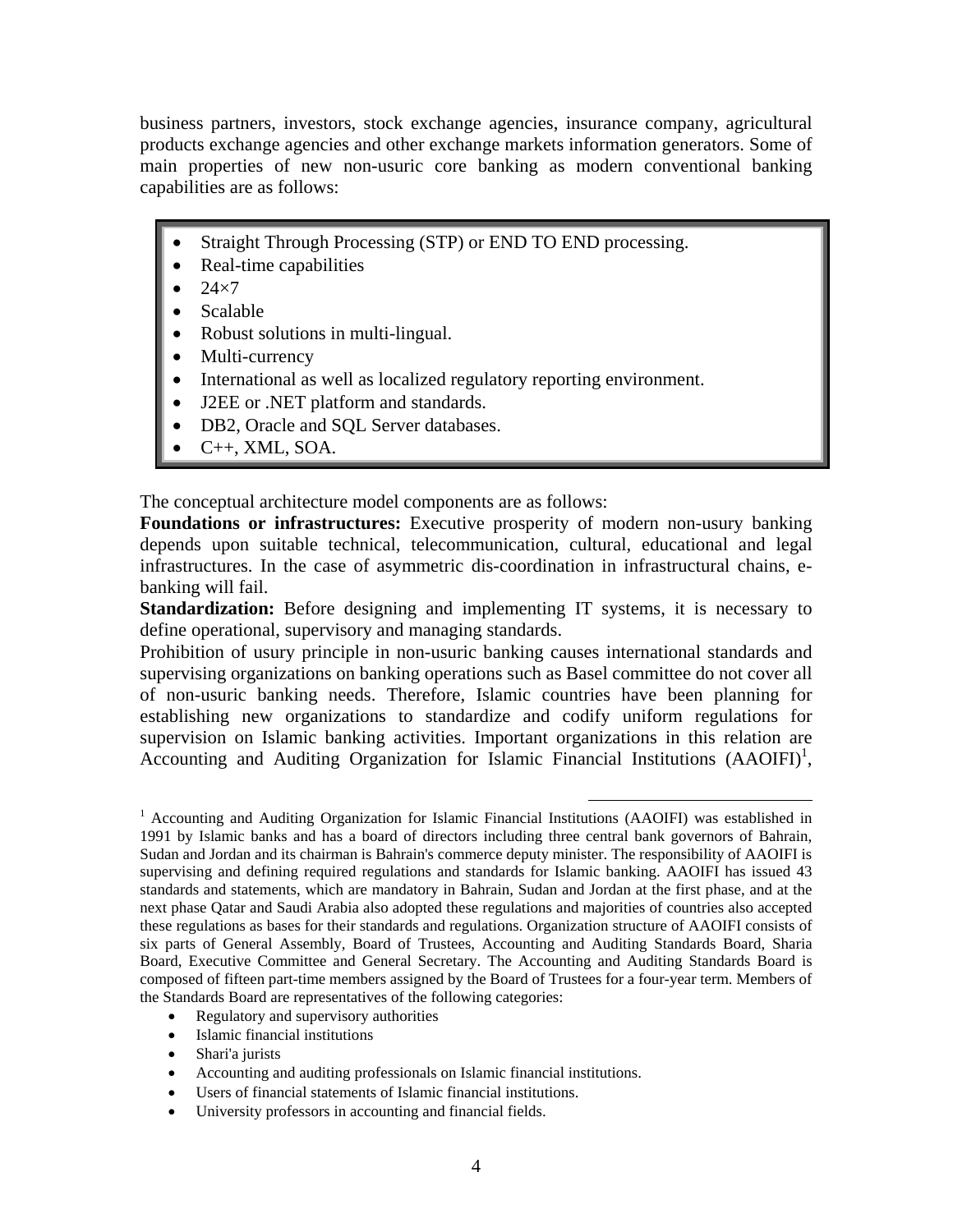Financial Stability Forum  $(FSF)^1$  compendium standards<sup>2</sup>, and The Islamic Financial Services Board (IFSB)<sup>3</sup>.

 **IT based systems:** IT systems in master plan should be integrated, and inter-network or outer-network separated units should be avoided. New information systems architecture will be based on integration management of IT and ICT and all firm's systems use a unique data warehouse or information database management is integrated and based on automatic interaction and transfer of information among databases. All information resources in inter-network and outer-network will connect together and will create IT master solution for implementing PLS mechanism. In this solution IT subsystems are:

**Business Process Reengineering (BPR):** BPR looks for strengthening higher value added and eliminating low value added processes. Application of IT and then BPR in production of goods and services causes decrease of overhead cost. Because in traditional business, BPR improve the processes but new generation of BPR in IT-based business causes structural upheaval in processes.

**Enterprise Resource Planning (ERP):** ERP systems embrace all information resources in inter-network or even in outer-network and therefore information resources link together**.** 

**Customer Relationship Management (CRM):** IT-based businesses are customer oriented as their most important goal. Modern CRM systems is overshadowed new technology of Meaningful WEB which respond to customer automatically and even will assess willingness of customers after delivery of goods or services.

**Supply Chain Management (SCM):** Since some of transactions occur between banks and suppliers, therefore SCM system covers all connection processes among them.

<sup>&</sup>lt;sup>1</sup> Financial Stability Forum (FSF) was convened in April 1999 to promote international financial stability through information exchange and international co-operation in financial supervision and surveillance. The Forum brings together on a regular basis national authorities responsible for financial stability in significant international financial centers, international financial institutions, sector-specific international groupings of regulators and supervisors, and committees of central bank experts. FSF seeks to co-ordinate the efforts of these various bodies in order to promote international financial stability, improve the functioning of markets, and reduce systemic risk.

 $2$  The Compendium of standards lists the various economic and financial standards that are internationally accepted as important for sound, stable and well functioning financial systems. The compendium highlights 12 key standards which the FSF has designated as deserving of priority implementation, taking account of country circumstances.

Corpus of the compendium standards are organized under three broad headings of: macroeconomic policy and data transparency (including: monetary and financial policy transparency, fiscal transparency, data dissemination, data compilation), institutional and market infrastructure (including: insolvency, corporate governance, accounting, auditing, payment and settlement, market integrity, market functioning) and financial regulation and supervision (including: banking supervision, securities regulation, insurance regulation, financial conglomerate supervision)

<sup>3)</sup> The first step of defining prudential and supervisory regulations and standards for Islamic banking by Bahrain Monetary Agency (BMA) is the Islamic Financial Services Board (IFSB). This frame is named by 'Prudential Information & Regulatory Framework for Islamic Banks (PIRI) and is based on guidelines of Bahrain AAOIFI and the Basle Committee on Banking Supervision. This committee is in Malaysia and representatives of central banks of Bahrain, Malaysia, Sudan, Jordan, Indonesia, Kuwait, Iran and Saudi Arabia and IMF, IDB and AAOIFI met at the IMF offices in Paris and signed an agreement on a draft for establishment of the IFSB (Islamic Financial Services Board). The objectives of PIRI establishment cover six main areas including capital adequacy, asset quality, management of investment accounts, revenue quality, liquidity and corporate governance. See: "Banking Monetary Agency Issues New Islamic Banking Regulations", Vol.XLV No.5, 4 February 2002.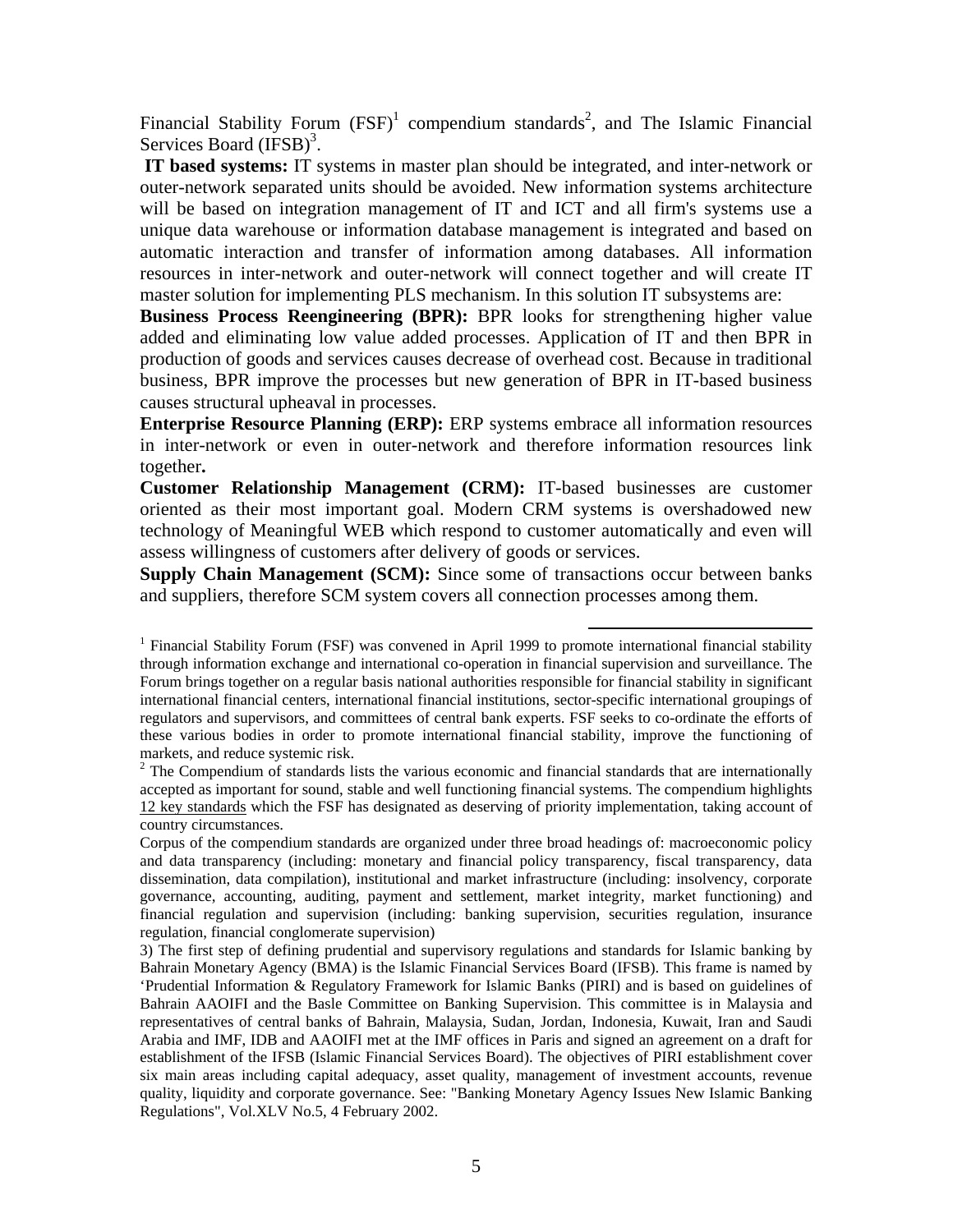**Manufacture Executive Systems (MES):** This system is installed and added as a class or module to ERP systems and interacts between executive layer of producer enterprises as counterpart or investment partner and bank. This system will cover all production processes

**Human Resource Management (HRM):** This system should contain interactive and online capabilities of economic, training, educational and cultural, favorites and hobby/entertainment needs of employees. Knowledge-based businesses are based on Knowledge-worker and thus determining the quality of organization as Knowledgemapping and Knowledge-management are possible through HRM.

**Workflow Management (WFM):** WFM is possible to determine participant's roles and suitable principles for tracing of messages, transactions and information among participants and databases. In new non-usuric banking by WFM system we can trace physical and financial progresses of investment projects based on Mosharekeh and Modarebeh contracs. It is expected that integrating trend of internal WFM systems with external E-commerce systems because of size-reduction of business enterprises and increasing their efficiency will develop.

Implementing and applying integrated IT systems (BPR, ERP, CRM, SCM, MEX, HRM, WFM) lets architectural feasibility for initiating comprehensive integrated system by connecting information resources of bank, depositors, insurance companies, investors, business partners and also capital market specially through establishing NUBankCo.

IT systems accompanying with complement information systems can connect non-usuric banking information resources as rings of a chain, therefore depositors as stakeholders of a company will be investment patron which is an extreme purpose of nonusuric banking. Interaction among non-usuric bank and business partners can be done in different ways.

**Products & Services in new non-usuric Bank:** Conventional products and services in non-usuric banking may belong to the following categories:

#### **Depositories:**

#### **Loaning:**

Deposits include Gharz-al-hassaneh or investment accounts. Gharz-al-hasaneh in the jurisprudential terminology is transfer of some properties to a person or leave it without receiving equivalent property. Since governments should fulfill the needs of needy peoples and make provision to access minimum livelihood condition for them, therefore they should collect money resources from tax and duties -or in Islamic countries from tithes (Zakat) for financing peoples' minimum livelihood. Thus attentive to strategic purposes of an economic enterprise which is profit maximization indeed it will be incompatible with generosity of money for free and couldn't be expected from economic enterprise even non-usuric to accept responsibility of social security affairs.

Loan requirement for fundamental needs could be as marriage expenditures, marriage provisions, therapy of diseases expenditures, building maintenance repayment cost, educational allowances, building establishment allowances for villagers etc.

If new non-usuric banking wants to supply these types of products to customers, then bank could make provision some Islamic framework such as Hebeh contract and collects the necessary resources from following ways: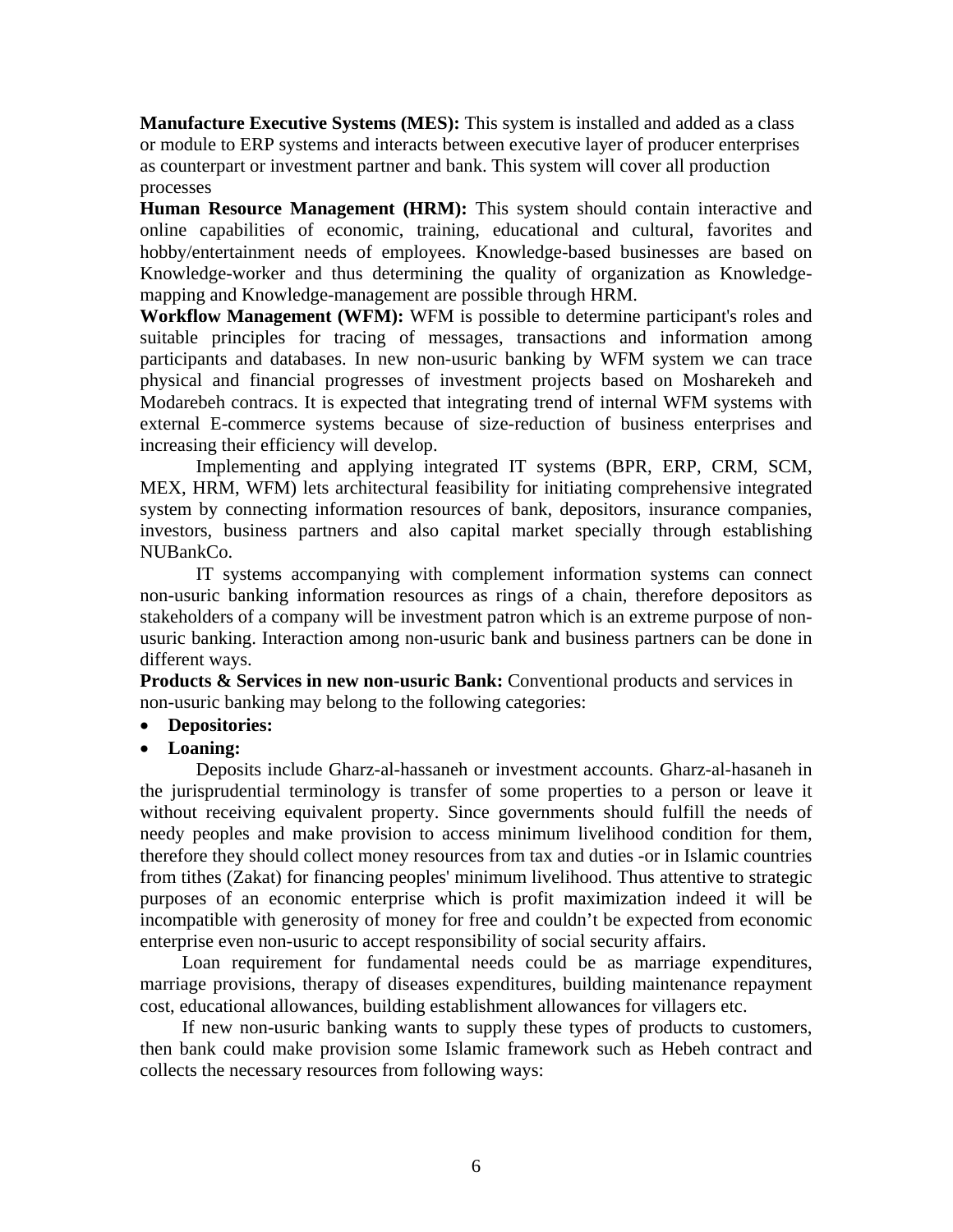- 1. Government can pay money for poors in accomplishing her social security affairs and thus supply her own money resources allotments to consumption loans applicants by delivery channels of banks as Hebeh contracts.
- 2. Non-usury bank can deliver Gharz-al-hasaneh deposits for fulfillment of consumption loan applicants (if criterion of free loan is removed).

Hebeh contract may be applied as outsourcing, so depositors can give their money resources in trust to the bank and then introduce persons who are needy and eligible to receive consumption loans. So, they use this resources and loaner repay its installments without surpluses. Non-usuric bank can collect commission fees according to contract context from one or two sides of transaction for her intermediary services between depositors and loaner.

New non-usuric banking in relation with investment accounts can do as following ways:

- **Establishing of stock exchange agency company or other exchange markets and customer portfolio proportional to amount of their deposits:** In this way stock exchange agency companies will invest money resources of customers in financial markets, and portfolio of each customer is specified and encrypted certificate of deposit is send to customer through digital channels. To increase security, digital certificate authorities confirm issued certifications.
- **Direct investment by investment company belonging to non-usury bank**: Nonusury bank can accomplish direct investment by establishing investment companies. Projects durations and their yields scheduling should be suitable with bank's liquidity risk to cover principle and its return of investment of depositors. The Investment Company of non-usuric bank by evaluating projects makes necessary provisions to invest or participate in investment projects. Therefore, it is necessary that Investment Company forecasts duration of investments and their returns and should manage risks of projects by assistance of insurance companies. Investment Company introduces and proposes her securities and shares to customers and depositors. Customers by investing through purchasing Investment Company's shares can monitor the physical and financial and managerial progresses of projects by CRM system.

Non-usury bank considers and monitors all transactions by Real Time Gross Settlement (RTGS) systems and estimates project progress trend, investment return and expenditures by applying WFM systems. Therefore investment profit or loss will be shared among depositors, business partners by proportion of their shares.

**Real Time Gross Settlement (RTGS):** Distribution of profit is a complex process in Moshrekeh and Mudarebeh contracts which involve integrated systems supporting multicurrencies and WFM systems in different layers. Interactive and integrated capabilities and existence of standards of information will initiate connectivity capability among other intranet systems as SWIFT, central bank as administrator of Automatic Clearing House (ACH) and RTGS with other internal or external banking interfaces. RTGS system monitors and manages daily liquidity risk both in bank and customer levels. RTGS should possess information resource integrity and as a module of plan should be able to perform End-to-End processing in a way that all payment transactions be managed through delivery channels as SWIFT, fax, E-mail, telephone, telex and mobile devices.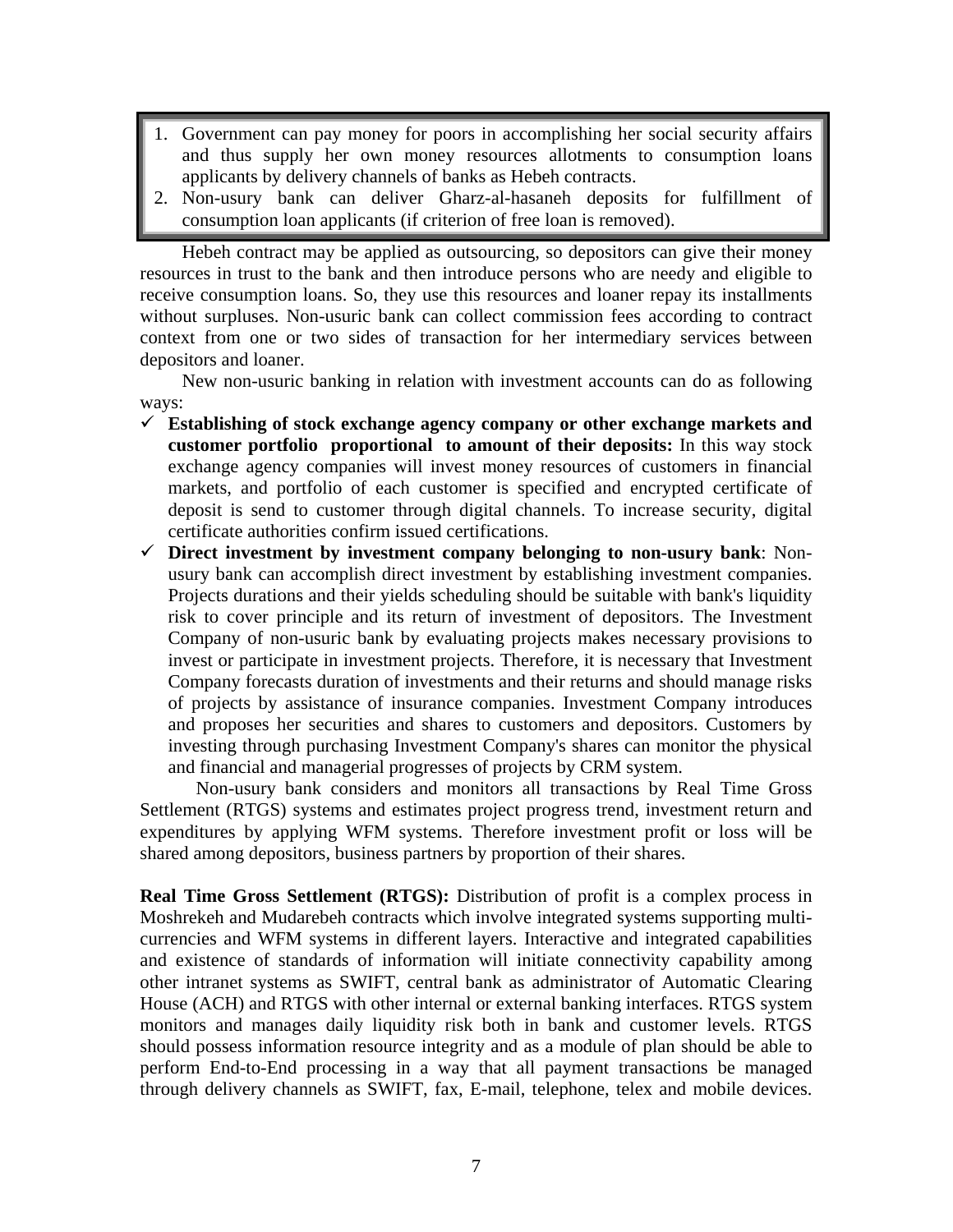The process will be managed with minimum human interferences, minimum error, high security aspects and confirmation acknowledgments. Integrated information system properties as payment order message processing and tracing capability, transaction auditing will be done by WFM**.** 

**IT in non-usuric banking in comparison with usuric banking:** IT systems accompanying with complement information systems can connect non-usuric banking information resources as rings of a chain, therefore depositors as stakeholders of a company will be investment patron which is an extreme purpose of non-usuric banking. Interaction among non-usuric bank and business partners can be done in different ways. The items have shown in below summarize IT based non-usuric banking in comparison with conventional non-usuric banking in three category. All of details in each category are indicators of high efficiency and effectiveness of IT based non-usuric banking in comparison with conventional non-usuric banking.

- Transparency in PLS mechanism establishment :
	- 1. Initiate a systemic connectivity and transparent relationship between components.
	- 2. Eliminate time factor in profit progressive calculation.
	- 3. Increasing competition for investment in real economy because of existence of WFM capabilities.
	- 4. Enjoyment all of components from real economy activities.
- Economical, financial, social effectiveness:
- Stability in financial markets and prevailing FSF standards.
- Standardization in operational, supervising and management process.
- Access to international markets.
- Satisfaction and tranquility of customers.
- Decrease of investment cost and increase of productions in the society.
- Dampening money laundering activities.
- Depositors will derive actual investment returns of economic activities.
- Expansion and development of social justice in the society through better allocation of resources.
- Risk management:
- Less operational, liquidity, market and morality risk.
- Continual accounting and auditing process capabilities on Moshrekat or Mudarabah contraction by use of WFM system.
- Transparency of financial sound situation of bank and accessible actual capital adequacy ratio for embracing liabilities and ability for international non-usuric interbanks financing.
- Attraction of customers and expansion of market because of sound financial stability resulting from enjoyment of customers from real economy yields.